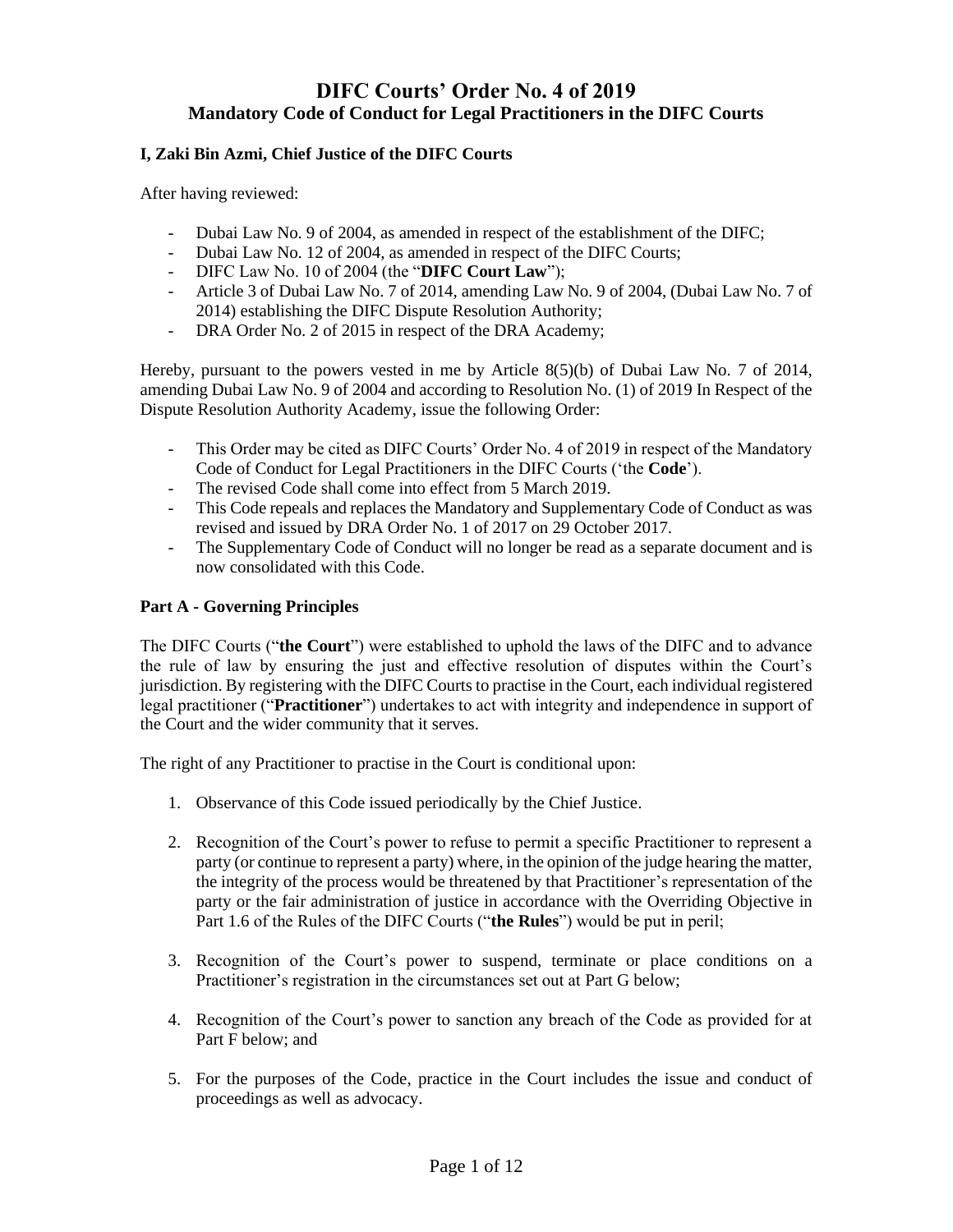### **Part B - Duties Owed to the Court**

- 6. Practitioners shall deal with the Court and its staff honestly, co-operatively, with integrity and with civility.
- 7. Practitioners shall ensure that they are familiar with the Rules and in particular with the provisions of the Overriding Objective.
- 8. Practitioners shall ensure that they are familiar with such DIFC laws and Dubai laws establishing the DIFC as may be relevant to the matter before the Court.
- 9. (A) Practitioners shall never knowingly or recklessly make any incorrect or misleading statement of fact or law to the Court and shall correct any material incorrect or misleading statement of fact or law at the earliest opportunity.

(B) A Practitioner who knows of facts which would assist his opponent is not under any duty to voluntarily inform his opponent or the Court of this to the detriment of his own client.

10. (A) Practitioners shall inform the Court of all relevant decisions and legislative provisions of which they are aware, regardless of whether the effect is favourable or unfavourable to the contention for which they argue.

(B) The Court must be informed of all relevant decided cases ("**Decisions**") and legislative provisions of which the Practitioners appearing in the matter are aware. If one of them omits a relevant Decision or provision or makes an incorrect reference to a Decision or provision, it is the duty of the other to draw attention to it even if it assists his opponent's case.

(C) Where, after a hearing, judgment is reserved and a relevant point of law is subsequently discovered, a Practitioner who intends to bring it to the judge's attention should inform his opponent. The other Practitioner should not oppose the introduction of a new decision which affects the authority of any decision previously cited by either party, but will be entitled to object to the introduction of any point of law that has not previously been pleaded or argued. This Rule does not apply to hearings held to consider applications properly made without notice.

11. (A) Practitioners shall not appear as advocate or otherwise conduct proceedings before the Court in any matter in which they have reason to believe they may be a witness, save where any evidence they may give is likely to be purely formal or uncontroversial.

(B) A Practitioner who, after being engaged by a client, realises that  $he<sup>1</sup>$  is or will be in breach of Part B-11 and/or Part C-12, Part C-14, Part C-20 or any other provision of the Code if he continues to act for that client, shall discharge himself from the representation of that client without prejudice to the representation being taken over by another member of his firm to whom Part B-11 is inapplicable. In discharging himself, the Practitioner shall take all reasonable steps to ensure that his client's interests are not in any way jeopardised.

 $<sup>1</sup>$  All references to the masculine gender in the Code shall be read as including the feminine gender.</sup>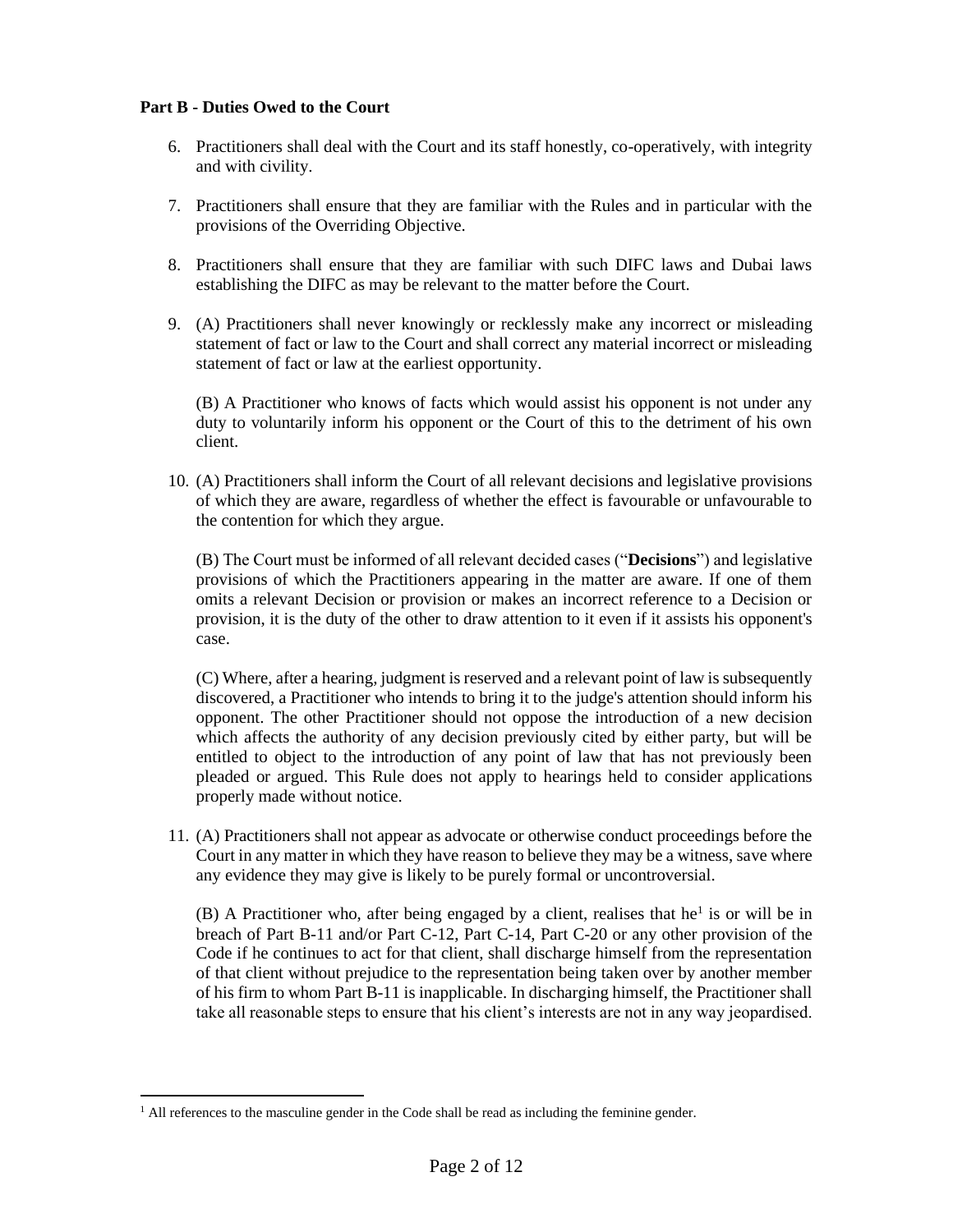#### **Part C – Duties Owed to Clients**

12. (A) Practitioners shall fearlessly advance, defend and protect the interests of their client before the Court without regard to any consequences to themselves or any other person.

(B) It is an implied term of each Practitioner's retainer that he is free to present his client's case at the trial or hearing in such a way as he considers appropriate. If the client's express instructions do not permit a Practitioner to present the case in what the Practitioner considers to be the most appropriate manner, he may withdraw from the case after seeking the approval of the Court, but without disclosing matters which are protected by the client's privilege of confidentiality.

(C) In general, there is no duty upon a Practitioner to enquire in every case where he is instructed as to whether the client is telling the truth. However, where the client's instructions are such (whether because of their inherent implausibility or of other information coming to the Practitioner's knowledge) as should put a Practitioner on enquiry, the Practitioner must, where practicable, check the truth of what the client tells him to the extent that such statements will be relied on before the Court or in pleadings or affidavits.

(D) If, either before or during the course of proceedings, the client makes statements to the Practitioner representing him which are inconsistent, this is not of itself a ground for the Practitioner to refuse to act further on behalf of the client. Only where it is clear that the client is attempting to put forward false evidence to the Court should the Practitioner cease to act. In other circumstances, it would be for the Court, and not the Practitioner, to assess the veracity of the client's statement.

(E) For the avoidance of doubt, the Practitioner shall not be swayed from his or her duties to the client by any conflicts between the instructions or interests of the client and the instructions or interests of any involved Funder (as defined in Practice Direction No. 2 of 2017 on Third Party Funding in the DIFC), unless the client has authorized the Practitioners in writing to take instructions from the Funder rather than the client.

- 13. (A) Practitioners shall not agree to act for a client in any matter before the Court if the Practitioner owes a separate duty to act in the best interests of another client and (1) those clients are competing with each other for the same objective and (2) the Practitioner does not have the written consent of each client to act for the other client.
	- a. Before a Practitioner obtains the written consent of each client to act for the other client he must:
		- i. satisfy himself that it is reasonable for him to act for all the clients and that it is in the best interests of each of the clients;
		- ii. satisfy himself that the benefits to the clients of him doing so outweigh the risks, and
		- iii. satisfy himself that, after he has explained the relevant issues and risks to the clients, those clients have a reasonable belief that they understand those issues and risks.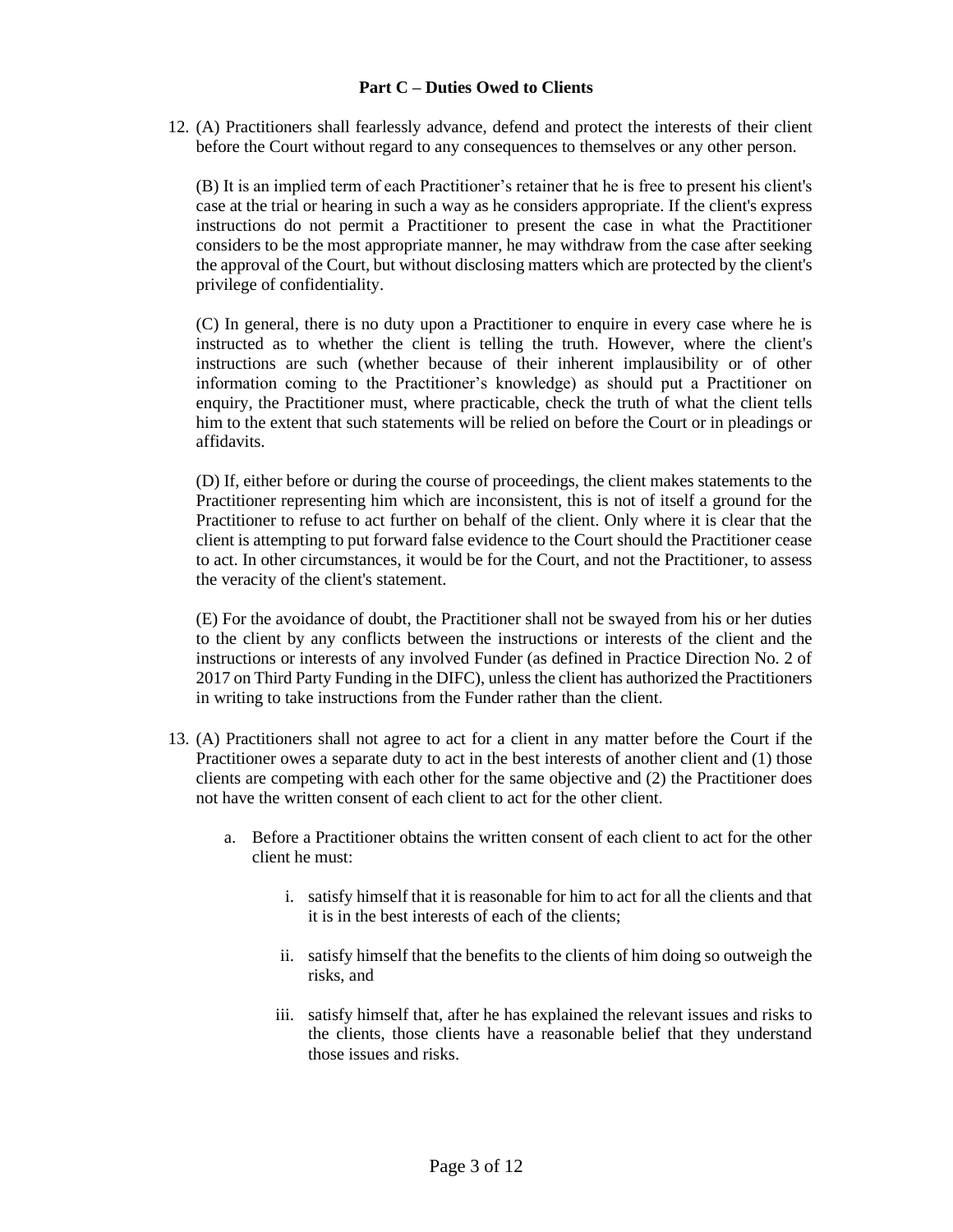- (B) Practitioners shall not agree to act for a client in any matter before the Court if the Practitioner's duty to act in the best interests of a client conflicts, or there is a significant risk that it may conflict, with the Practitioner's or the law firm's own interests in the same or related asset, liability or matter.
- (C) Part C-13 shall also apply to any law firm to which the Practitioner belongs.
- 14. (A) Practitioners shall only agree to act in proceedings before the Court if they can handle them promptly, with competence and without undue interference from the pressure of other work.

(B) A Practitioner shall not be precluded from agreeing to act in proceedings before the Court merely because to represent his client competently he will have to undertake study and research in a given field or associate himself with another Practitioner of established competence in that field. However, if the Practitioner cannot undertake the necessary study and research without undue delay and cost to the client, the Practitioner shall inform the client of the likely delay and cost in acquiring the requisite knowledge and skill and thereafter obtain the client's voluntary consent to his acting in the matter.

- 15. Practitioners shall not seek to provoke or prolong Court proceedings unnecessarily, nor shall they undertake work in a manner which improperly increases the fees payable to them.
- 16. Practitioners shall at the earliest opportunity advise their client of any appropriate alternative means of dispute resolution.
- 17. (A) Practitioners shall at the time of their engagement advise their client of the Court's discretion as to costs and in particular the general rule at Part 38.7(1) of the Rules that the unsuccessful party will be ordered to pay the reasonable legal costs and expenses of the successful party.

(B) Where a client proposes to enter into a litigation funding agreement (as defined in Practice Direction No. 2 of 2017 on Third Party Funding in the DIFC), or is already a party to such agreement, Practitioners shall advise the client as to the effect of such agreement, if any, on the client's potential responsibility to pay legal costs and expenses as described in Part C-17(A) which will remain the clients' responsibility unless otherwise agreed between the client and the Third Party Funder.

18. (A) Practitioners shall at the time of their engagement enter into a clear and transparent fee agreement with their client and thereafter ensure that sufficient records are kept of work done to enable the Court to properly assess any legal costs and expenses claimed during, or at the conclusion of, proceedings.

(B) When entering into a fee agreement with a client, a Practitioner must explain to the client that (1) the client shall be personally responsible for payment of the Practitioner's legal fees and expenses in full, regardless of any order for costs made against the opposing party, and (2) that even if the client wins, the opposing party may not be ordered to pay the full amount of the client's own legal fees and expenses, and may not be capable of paying what has been ordered.

(C) When entering into a fee agreement with a client, a Practitioner must inform the client in writing of the basis upon which fees for his professional services will be charged and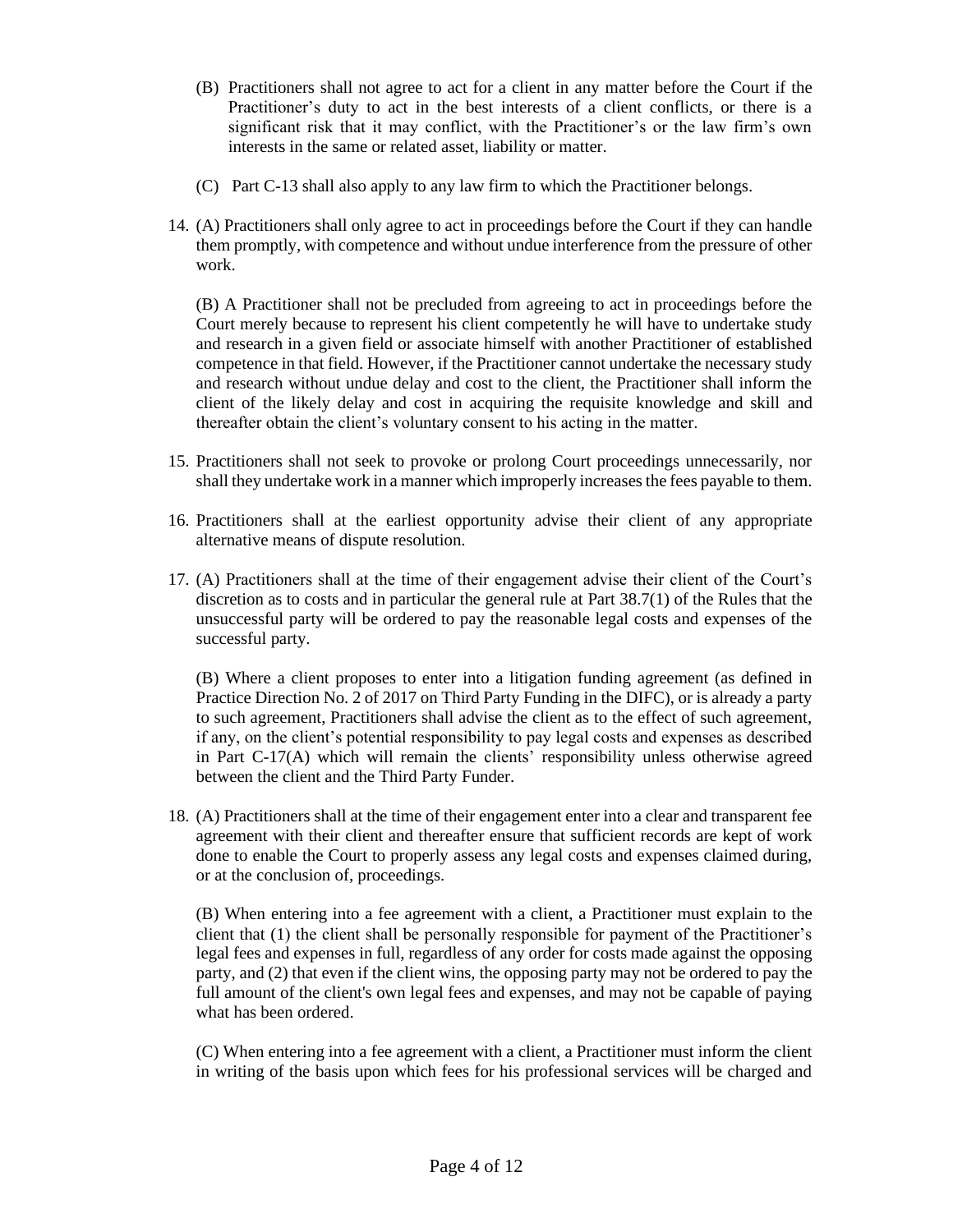the manner in which it is expected that those fees and disbursements, if any, shall be paid by the client.

(D) As part of a clear and transparent fee agreement, Practitioners must not collect or receive any referral fee or benefit in kind from a Third Party Funder arising from the referral of a client to that Third Party Funder, without disclosing the collection of the benefit to the client in writing. Clients must be fully informed of any financial or other interest which the Practitioner or the law firm to which the Practitioner belongs has in referring the client to any specific third party. Furthermore, where a Practitioner decides to recommend the use of a specific third party to a client, such recommendation must be deemed by the Practitioner to be in the best interest of the client.

- 19. Practitioners shall keep information communicated to them by their client confidential unless such disclosure is authorised by the client, ordered by the Court or required by law. This duty continues even after the Practitioner has ceased to act for the client.
- 20. (A) Practitioners that have acted for a client in a matter shall not thereafter act against the client (or against persons who were involved in or associated with the client in that matter) in the same or any related matter before the Court.

(B) Any knowledge acquired by a Practitioner whilst acting for a former client is confidential and cannot be disclosed without that client's consent. However, a Practitioner is under a duty to his present client to inform him of all matters which are material to his case. Consequently, a Practitioner in possession of knowledge concerning his former client which is, or might be relevant, is put in an impossible position and so cannot act against that client.

#### **Part D – Duties Owed to Other Practitioners**

21. Practitioners shall deal with each other honestly, co-operatively and with civility.

#### **Part E – General Duties**

22. (A) Practitioners shall not engage in conduct that undermines the Overriding Objective or which may otherwise result in procedural unfairness.

(B) Except when making a formal application to the Court, a Practitioner must not discuss a case with a judge save in the presence of the Practitioner for the other party.

(C) If a written communication is to be made to the judge at any time, the Practitioner should at the same time deliver a copy of it to the opposing Practitioner or to the opposing party if it is not legally represented.

(D) A Practitioner must not make or offer to make payments to a witness which are contingent upon the nature of the evidence given or upon the outcome of a case. However:

- a. payment of reasonable expenses and reasonable compensation for loss of time attending Court may be paid to witnesses. In the case of an expert witness, there is an implied obligation to pay a reasonable fee;
- b. a Practitioner, on his client's instructions, may insert advertisements for witnesses to come forward to testify as to a particular occurrence.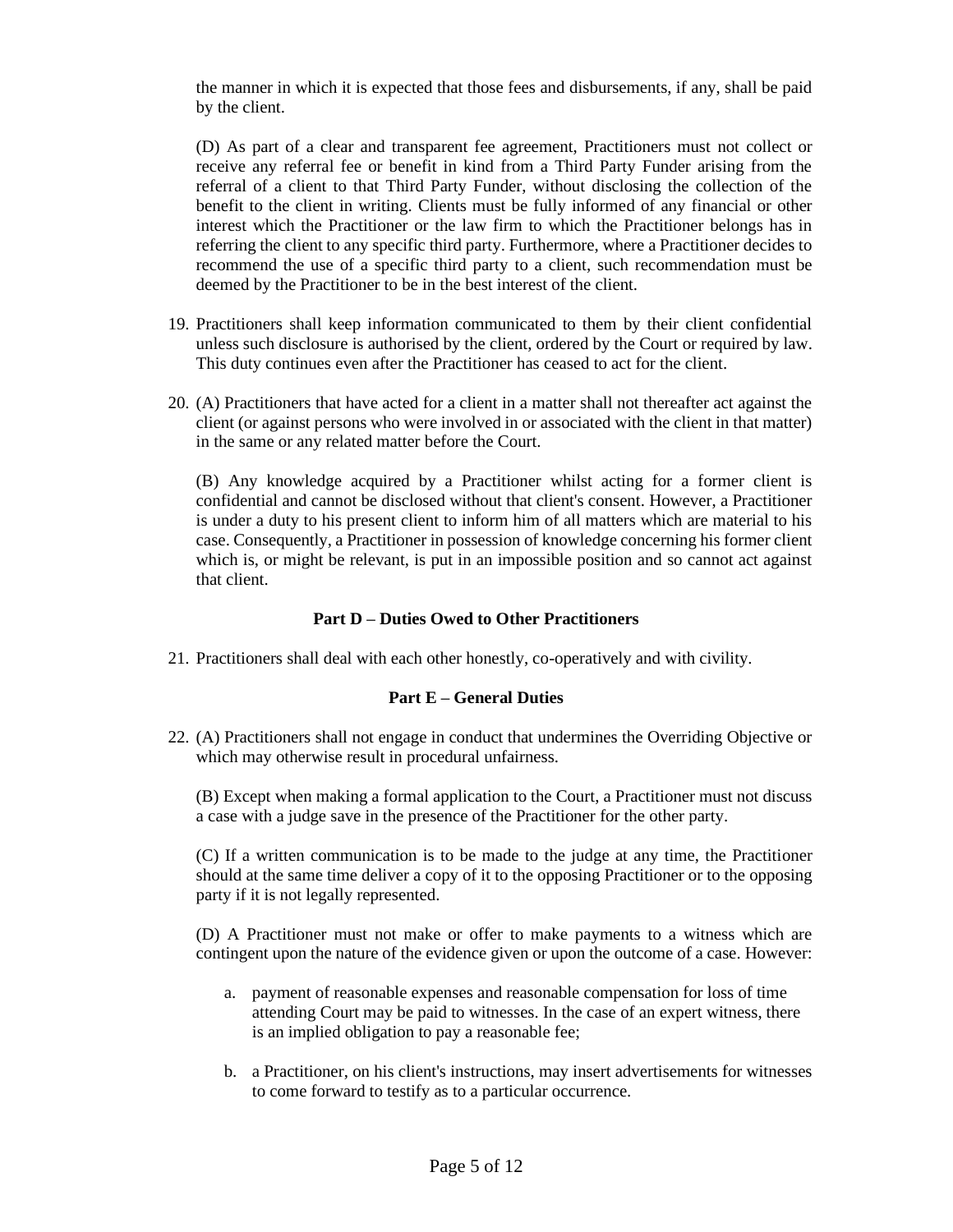(E) A Practitioner shall not interview or discuss with a witness, whom the Practitioner has called, his evidence or the evidence of the other witnesses while such witness is under cross-examination. This shall not prevent the Practitioner from communicating with his client or principal client representative (while the latter is giving evidence) for any purpose necessary for the proper management of the matter.

(F) A Practitioner may interview and take statements from any witness or prospective witness at any stage in the proceedings, whether or not that witness has been interviewed or called as a witness by another party to the proceedings except that, if the Practitioner is aware that the witness has been called or issued a subpoena to appear in Court by the other party to the proceedings, he shall inform the Practitioner of the other party of his intention to interview or take statements from the witness. If such awareness only occurs during the witness interview, the Practitioner shall immediately after such interview inform the Practitioner for the other party of such interview.

(G) A Practitioner who gives a statement to the press must ensure that he does not become in contempt of Court by publishing any statement which is calculated to interfere with a fair trial of a case which has not been concluded.

(H) A Practitioner shall not call a witness whose evidence he knows to be untrue.

(I) A practitioner must, in any proceedings before the Court, conduct the case in a manner which maintains the fairness, integrity, efficiency and orderly conduct of those proceedings.

(J) A Practitioner shall not engage in conduct involving dishonesty, fraud, deceit, or deliberate misrepresentation.

(K) A Practitioner shall not knowingly assist his client to disobey an order or direction of the Court.

(L) A Practitioner must comply with any order of the Court requiring him to do or refrain from doing something; equally, a Practitioner is bound to honour his undertakings given to the Court.

(M)When conducting proceedings in the Court a Practitioner:

- a. shall be personally responsible for the conduct and presentation of his case and shall exercise personal judgment upon the substance and purpose of statements made and questions asked;
- b. shall not express his personal opinion of his client's rights or liabilities or allow his personal feelings to affect his professional assessment of the facts or the law or to affect his duty to the Court;
- c. shall bring any procedural irregularity to the attention of the Court during the hearing and not reserve such matter to be raised on appeal or in setting aside proceedings; or
- d. shall not suggest that a witness or other person is guilty of any crime, fraud or misconduct or attribute to another person the conduct of which his client is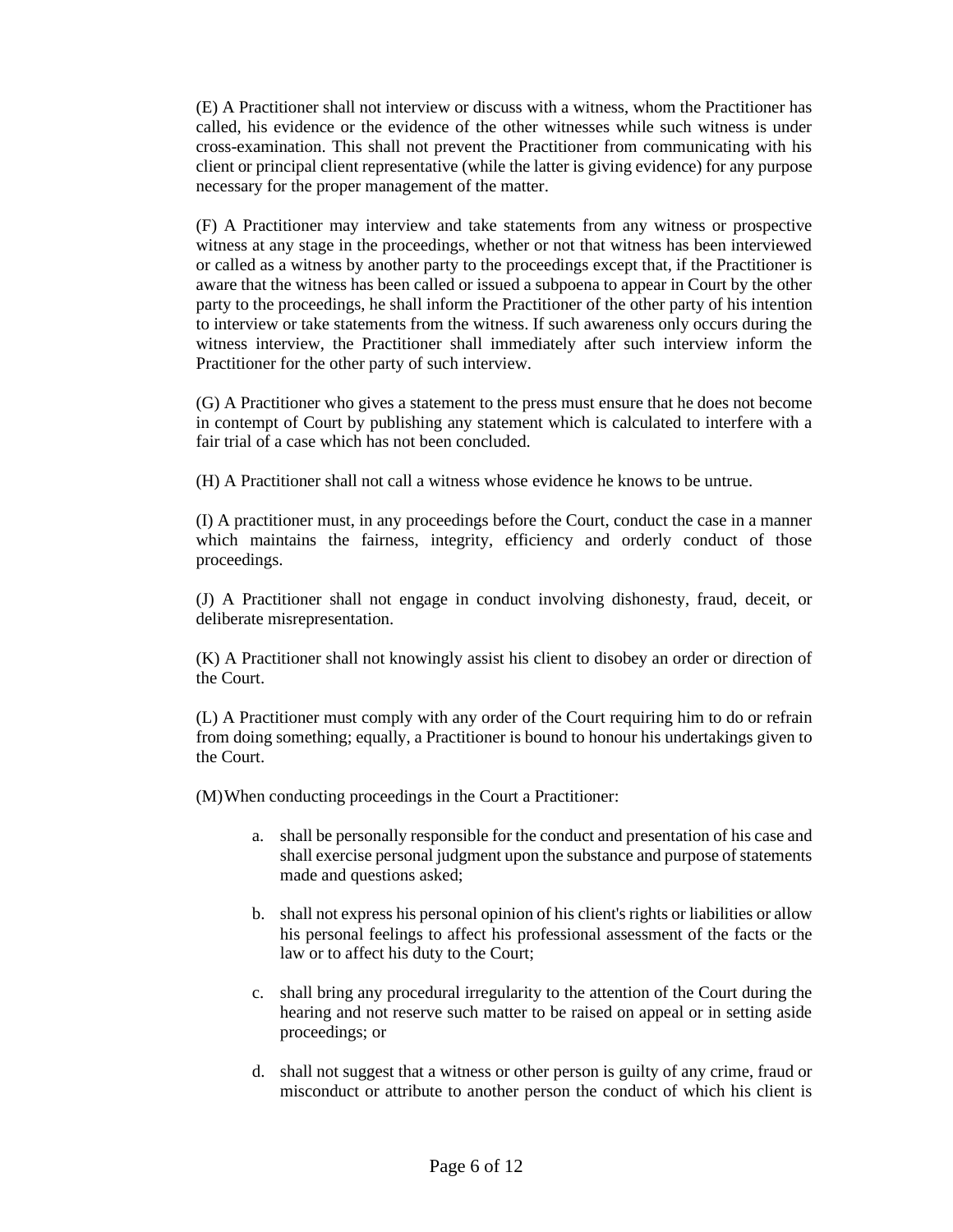accused unless such allegations go to a matter in issue (including the credibility of the witness) which is material to his client's case and which appear to him to be supported by reasonable grounds.

(N) A Practitioner shall not contrive facts which will assist his client's case or draft any originating process, pleading, affidavit, witness statement or notice or grounds of appeal containing:

- a. any statement of fact or contention (as the case may be) which is not supported by his client's instructions or by other reasonably credible material;
- b. any allegation of fraud or criminal behavior unless he has clear instructions to make such allegation and has before him reasonably credible material which as it stands establishes a *prima facie* case of fraud or criminal behaviour; or
- c. in the case of an affidavit or witness statement, any statement of fact other than the evidence which (in substance according to his instructions) the Practitioner reasonably believes the witness would give if the evidence contained in the affidavit or witness statement were being given orally.

(O) When conducting proceedings in the Court, a Practitioner shall not by assertion in a speech make an allegation against a witness whom he had an opportunity to cross-examine unless in cross-examination he has given the witness an opportunity to answer the allegation. However, a Practitioner may make a submission concerning (1) a witness' credibility based on observations of the witness' conduct and demeanour in court as well as (2) contradictions between testimony given and/or documents authored by the witness without having put such observations to the witness for comment.

23. (A) Practitioners shall not act in any matter before the Court unless satisfied of their continuing adherence to the DIFC Court's registration criteria as set out in DIFC Courts Order No. 1 of 2019 in Respect of Issuing and Conducting Proceedings, Rights of Audience and Registration in Part I and Part II of the DIFC Court.

(B) By acting in any matter before the Court, a Practitioner represents that to the best of his knowledge none of the matters identified at Part G-40(A) apply to them. Part G-(A)d shall not prevent a Part II registered Practitioner from undertaking advocacy so long as he does not also have charge of his client's moneys.

- 24. Practitioners shall abstain from any behaviour which may tend to discredit the Court and the reputation of its Practitioners.
- 25. Practitioners shall never withdraw from any matter before the Court in order to confer a tactical advantage upon a party.
- 26. Practitioners instructed in respect of a matter before the Court shall not initiate any communication about that matter directly with a party who is known to have retained another Practitioner to represent them in the matter. The only exceptions to this duty arise where (1) the Practitioner has obtained the consent of the other Practitioner (2) the relevant communication is a notice which by law or contract must be personally served on the other Practitioner's client or (3) the interests of the party with which it is intended to communicate will be prejudiced if the communication is delayed. In the latter case the other Practitioner must be informed as soon as possible.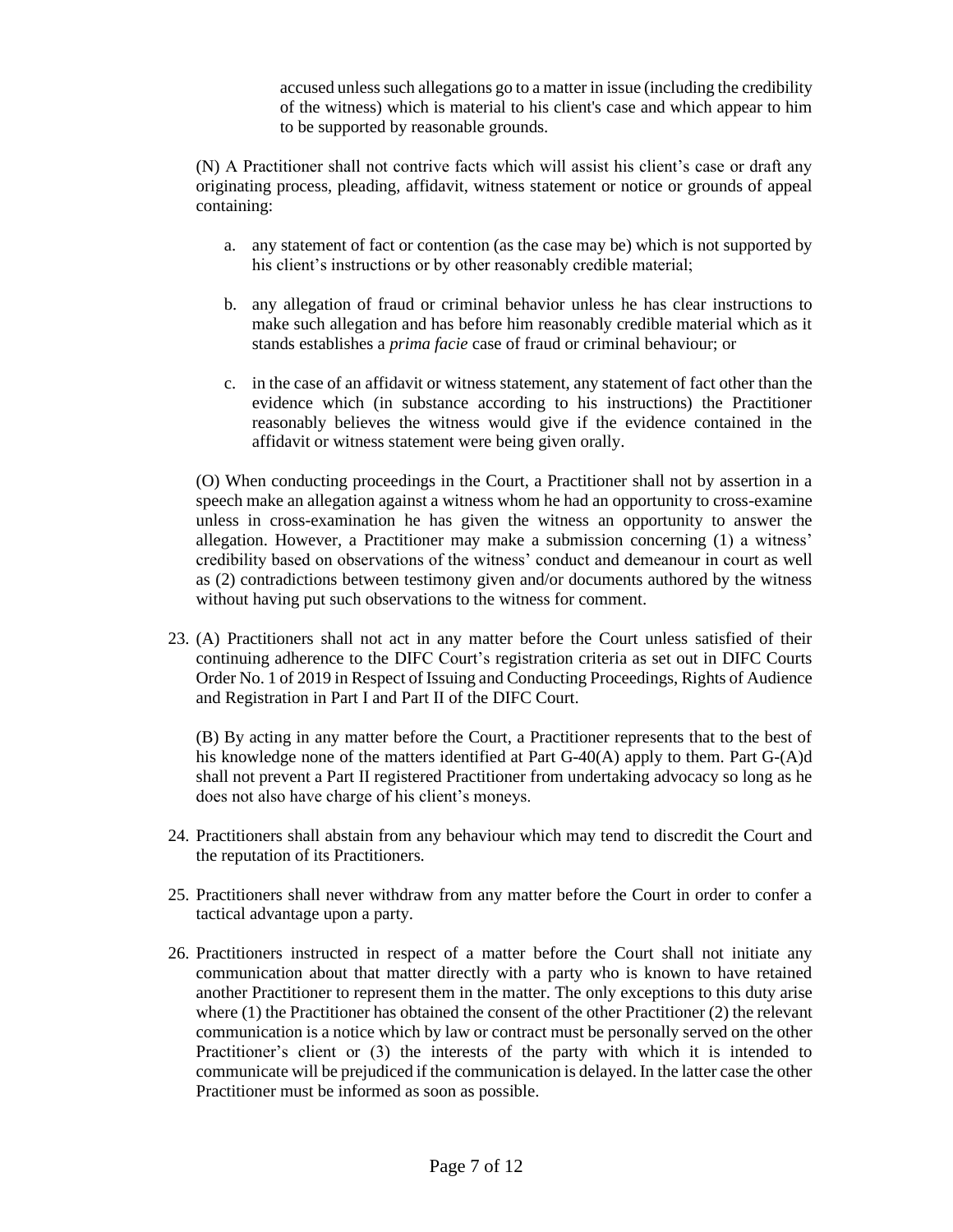- 27. Practitioners shall not agree to act in any matter before the Court other than at the direct request of the client party concerned, or their clearly authorised agent. For the purposes of this Code an insurer acting in the name of an insured shall be deemed a client party.
- 28. (A) Subject to any relevant provisions of the Rules, Practitioners shall not disclose to the Court prior to judgment, the content of any settlement offers or settlement negotiations, regardless of whether these have expressly been stated to be "Without Prejudice", unless the communication containing the settlement offer or negotiations has been expressly marked or otherwise identified as sent on an open basis.

(B) Where it is disputed that a settlement has been concluded, the content of any settlement offers or negotiations shall be disclosed to the Court prior to judgment only with the leave of the Court.

(C) **Note**: Practitioners are reminded that the label "Without Prejudice" attached to a communication does not necessarily confer privilege on that communication unless that communication may reasonably be considered to be a settlement offer or a step in the negotiations process.

#### **Part F – Sanctions for Breach of the Code**

- 29. Any complaint by any person or body ("**the Complainant**") that a Practitioner has acted in breach of the Code shall be made in writing to a Registrar of the DIFC Courts<sup>2</sup> ('Complaints Committee').
- 30. Where the facts and circumstances of the complaint involve any Registrar to any significant degree, it shall be allocated to another Registrar. Where the facts and circumstances of the complaint involve all of the Registrars, the Chief Justice may nominate any other officer of the Court to discharge any of the Registrar's duties under Part F.
- 31. (A) Where there is inappropriate conduct in Court not amounting to a breach of the Code, the Registrar may reach out to the concerned Practitioner for the purposes of giving him /her the feedback, and/or requiring that Practitioner to consider training or counselling by a Senior Lawyer, and reminding that practitioner of his or her duties to the Court.

(B) Where a Practitioner agrees or disagrees to and attend the relevant training or counselling, the Registrar may consider and decide to proceed with a formal complaint under Part F-32 of the Code if not satisfied with the steps taken by the Practitioner to address the issue.

- 32. A complaint under this part may be made by the Court itself. Where the Court is the Complainant, the complaint shall be made by the Court acting through a Registrar or any other officer of the Court as the Chief Justice may appoint for that purpose.
- 33. The complaint must be investigated and processed within a maximum period of 4 months from the date that the Assessors<sup>3</sup> have been appointed (if applicable) and the complete documents have been submitted by parties. The Chief Justice may, upon written application

<sup>&</sup>lt;sup>2</sup> Registrar appointed under Article 16 of the DIFC Court Law (DIFC Law No. 10 of 2004) and includes, where the context requires, Senior Registrar(s), Deputy Registrar(s), Assistant Registrar(s), and whichever other Registrars the Chief Justice may deem appropriate to appoint in future.

<sup>&</sup>lt;sup>3</sup> As described in paragraph 36 of this Code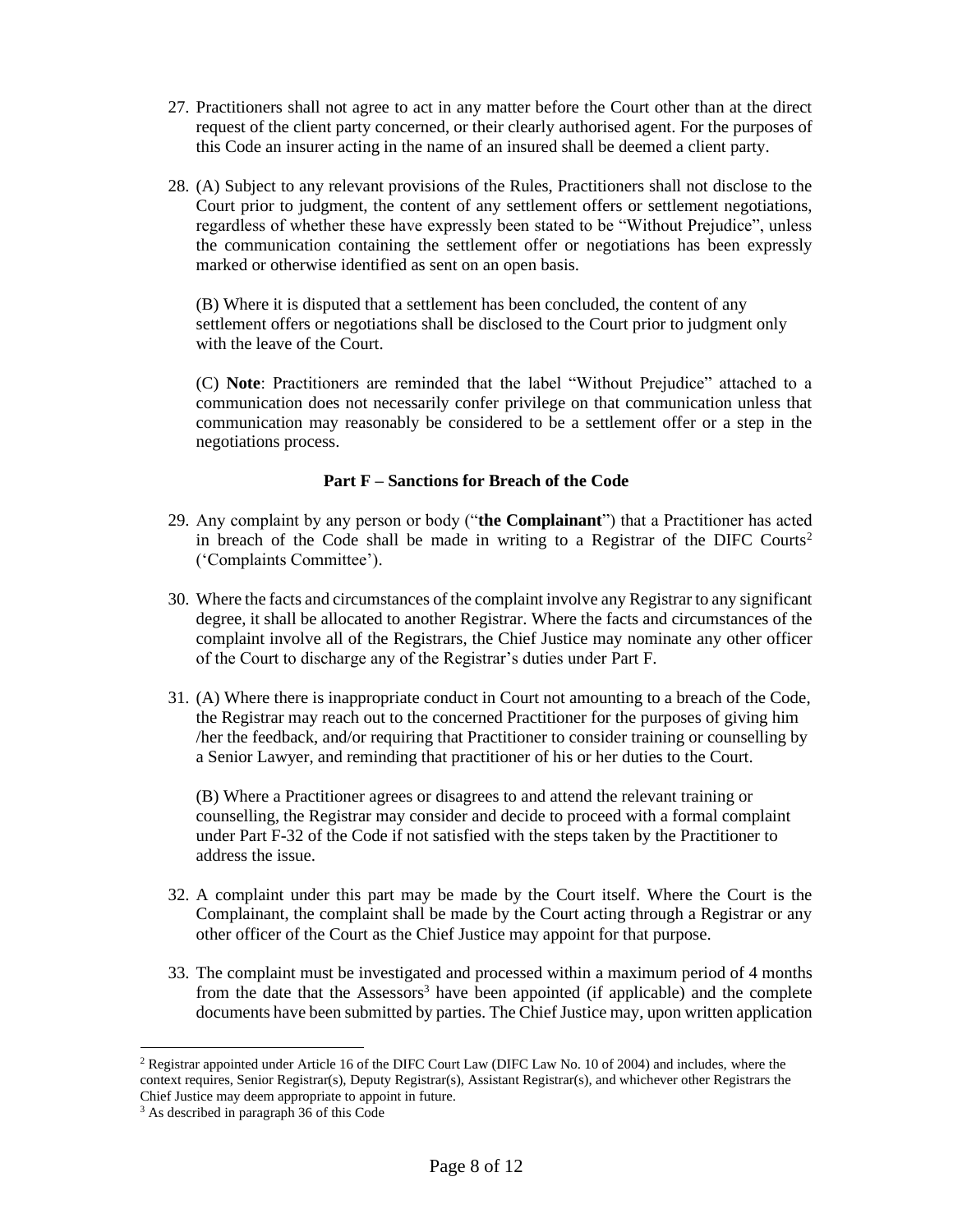by the Complaints Committee, extend the period within which the complaint must be processed.

- 34. No complaint received by a Registrar more than 12 months after the facts complained of shall be accepted, unless the Registrar is satisfied that the Complainant suffered from an impediment that prevented him making the Complaint within that time. Where the Registrar is satisfied that the Complainant suffered from an impediment, the complaint will not be accepted if received more than 12 months after the removal of such impediment.
- 35. Unless the allocated Registrar decides on reasonable grounds that the complaint is frivolous or vexatious he shall:
	- a. Forward a copy of the complaint to the Practitioner;
	- b. Require from the Practitioner a written response to the complaint;
	- c. Make any further investigation he deems appropriate;
	- d. Issue a reasoned written decision on the complaint.
- 36. Subject to Part F-30, a Practitioner against whom a complaint is made, may require that it is investigated and decided upon jointly by a Registrar and two independent Assessors chosen by the Registrar from the Register of Practitioners. The Registrar shall be responsible for drawing up and issuing the decision, which decision shall be that of the majority. Should either side wish to lodge an objection as regards the suitability of an Assessor who has been chosen for this purpose by the Registrar, they may do so in writing to the Chief Justice within 5 working days of the publication of the identity of the Assessor in question. The Chief Justice's decision in this connection will be final.
- 37. Assessors shall participate in the investigation of the complaint on a Pro Bono basis.
- 38. (A) The Court, acting through a Registrar, the Chief Justice or any nominee of the Chief Justice, may impose the following sanctions upon any Practitioner found on a balance of probabilities to have committed a breach of the Code.
	- a. Private Admonition;
	- b. Public Admonition;
	- c. Fine not exceeding US\$15,000 in the case of an individual Practitioner and US\$50,000 in the case of a firm;
	- d. Suspension from the Register of Practitioners for a period of time not exceeding 3 years;
	- e. Removal from the Register of Practitioners.

(B) The Court may impose a combination of sanctions. Any sanction other than a Private Admonition shall be published together with a summary of the complaint and the names of the Complainant and the Practitioner.

(C) When imposing any sanction other than a Private Admonition, the Court may notify the fact to any Bar Association or similar body responsible for the supervision or regulation of the Practitioner concerned.

(D) Save where the Court of Appeal orders otherwise, the Court may stay the implementation of any sanction and/or direct that its decision shall be kept confidential, for a period not exceeding 60 clear days from the date it was issued.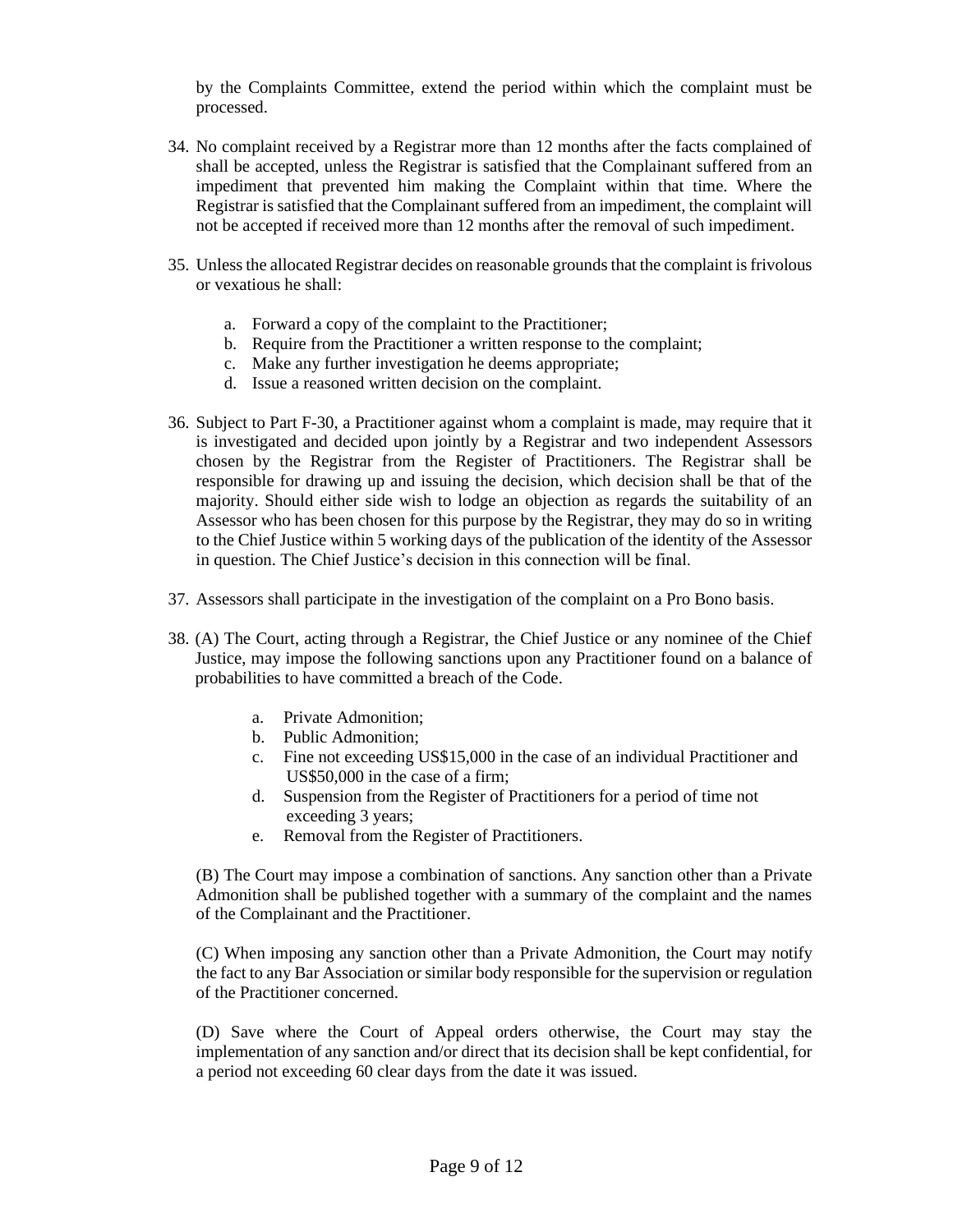(E) The Court reserves the discretion to publish redacted versions of decisions where Private Admonition has been imposed or where no breach of the Code has been found, if considered beneficial to the legal community.

39. (A) A decision may be reviewed, or at its discretion a complaint re-heard, by the Court of Appeal on the application of the Practitioner or the Complainant.

(B) An application to the Court of Appeal shall be made using the procedure set out at Part 8 of the Rules. Save where the application to the Court of Appeal is made by the Complainant, no permission to appeal shall be required.

(C) Save with the permission of a judge of the Court or the permission of the Court of Appeal, any application to the Court of Appeal shall be made no more than 30 clear days after the reasoned decision of the Registrar is issued.

(D) The Part 8 claim form shall identify the defendant as "The Registrar of the DIFC Courts" and state that it is an application made pursuant to Part F-39 of the Code to appeal a decision issued pursuant to Part F-38(A) of the Code. Thereafter, the claim form shall set out the grounds of appeal relied on in accordance with Part 44 of the Rules.

(E) Where permission to appeal is required, an application for permission shall be included in the Part 8 claim form. Permission to appeal may be given in accordance with Part 44.8 of the Rules.

(F) Service of the Part 8 claim form on the defendant shall be dispensed with, as shall the need for the defendant to file an Acknowledgment of Service.

(F) Within 14 days of the issue of a Part 8 claim form, a judge of the Court shall issue directions for the management and determination of the application(s).

(G) Any decision appealed against, together with any application to the Court of Appeal made pursuant to Part F, shall be kept confidential until the appeal has been determined.

(H) An application to the Court of Appeal made pursuant to Part F shall not operate as a stay of any sanction.

(I) On hearing an appeal, the powers of the Court of Appeal shall be as provided for at Part 44.134 of the Rules. Reference to the Court of First Instance at Part 44.134(1) of the Rules shall be read as a reference to the Court acting pursuant to Part F-38(A) of the Code.

#### **Part G – Matters Affecting Registration**

40. (A) Where a Practitioner;

- a. Has been sentenced to a term of imprisonment in respect of any civil or criminal proceedings in Dubai or elsewhere;
- b. Has been convicted of an offence involving dishonesty or fraud in Dubai or elsewhere;
- c. Has been convicted of an offence in relation to his conduct in his practice of law in Dubai or elsewhere;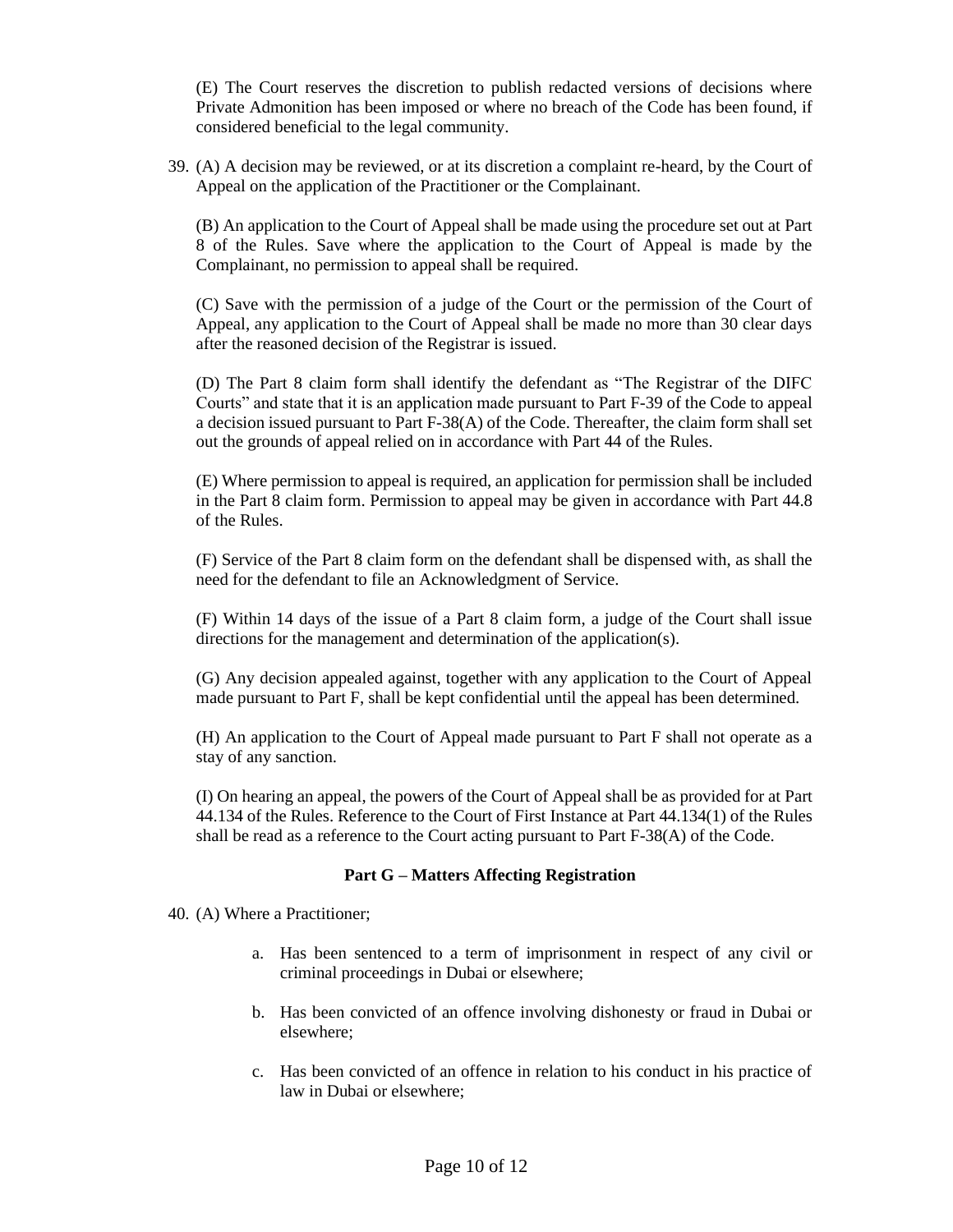- d. As a result of a bankruptcy order made against him, is prohibited by the relevant bankruptcy law from having charge of clients' moneys;
- e. Has been found guilty by any Court or Tribunal outside the DIFC having jurisdiction over his conduct as a practising lawyer (whether in Dubai or elsewhere) of a violation of a code of professional ethics applicable to him;
- f. Is incapacitated by illness or accident, or by the Practitioner's physical or mental condition, to such extent as to be unable to attend to his practice;
- g. Is incapable of conducting cases in court as advocate either because of difficulties with the English language or by reason of a lack of appropriate litigation expertise;
- h. Has stolen or otherwise improperly dealt with clients' moneys:

(B) and a judge of the Court, if satisfied that any of the above conditions (Part G-40 (A) has been met, may on the application of an officer of the Registry make an order:-

- a. Suspending the Practitioner from exercising his rights as a registered Practitioner for an appropriate period; or
- b. Imposing conditions with which the Practitioner must comply on a continuing basis in order to remain enrolled on the Register of Practitioners; or
- c. Terminating the right of the Practitioner to remain enrolled on the Register of Practitioners.

(C) An application made by an officer of the Court pursuant to Part G-40 (A) and (B) shall be made using the procedure set out at Part 8 of the Rules.

(D) The Part 8 claim form shall identify the claimant as "The Registrar of the DIFC Courts" and state that it is an application for an order pursuant to Part G-40 (A) and (B) of the Code.

(E) The Part 8 claim form shall identify the specific order sought and be filed with any written evidence to be relied on.

(F) Upon the issue of a Part 8 claim form, a judge of the Court shall issue directions for the service, management and determination of the application

41. (A) An order made under Part G-40 (A) and (B) may be reviewed or the application for the order may be re-heard, by the Court of Appeal, at its discretion, on the application of the Practitioner.

(B) An application to the Court of Appeal shall be made by the filing of an appellant's notice in accordance with Parts 44.32 to 44.35 of the Rules. Permission to appeal shall not be required. Service of the appellant's notice on the respondent shall be dispensed with.